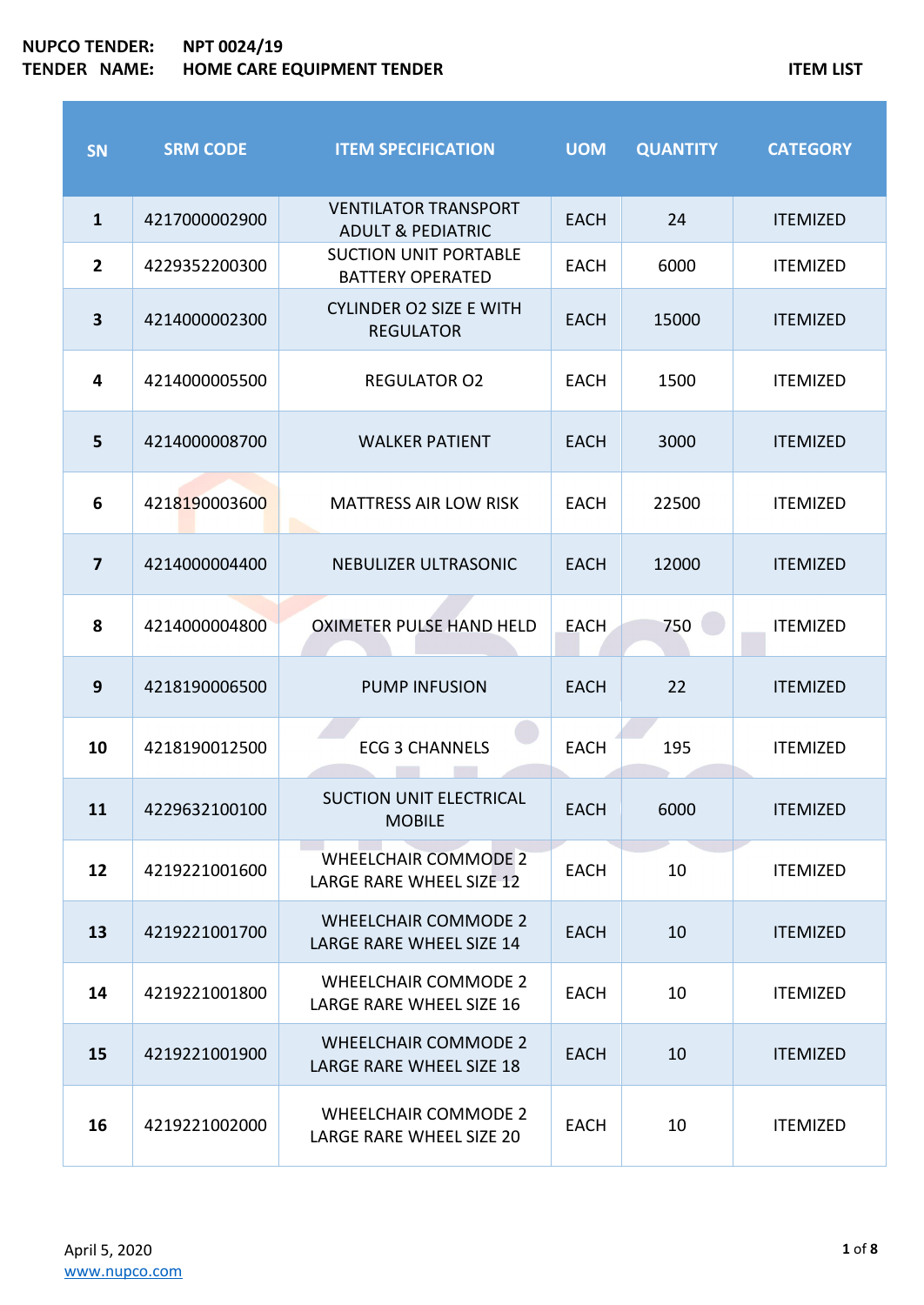F

| <b>SN</b> | <b>SRM CODE</b> | <b>ITEM SPECIFICATION</b>                                      | <b>UOM</b>  | <b>QUANTITY</b> | <b>CATEGORY</b> |
|-----------|-----------------|----------------------------------------------------------------|-------------|-----------------|-----------------|
| 17        | 4219221002100   | <b>WHEELCHAIR COMMODE 2</b><br>LARGE RARE WHEEL SIZE 22        | <b>EACH</b> | 10              | <b>ITEMIZED</b> |
| 18        | 4219221002200   | <b>WHEELCHAIR COMMODE 2</b><br><b>LARGE RARE WHEEL SIZE 24</b> | <b>EACH</b> | 10              | <b>ITEMIZED</b> |
| 19        | 4219221002300   | <b>WHEELCHAIR COMMODE 4</b><br><b>SMALL WHEEL SIZE 12</b>      | <b>EACH</b> | 300             | <b>ITEMIZED</b> |
| 20        | 4219221002400   | <b>WHEELCHAIR COMMODE 4</b><br><b>SMALL WHEEL SIZE 14</b>      | <b>EACH</b> | 450             | <b>ITEMIZED</b> |
| 21        | 4219221002500   | <b>WHEELCHAIR COMMODE 4</b><br><b>SMALL WHEEL SIZE 16</b>      | <b>EACH</b> | 750             | <b>ITEMIZED</b> |
| 22        | 4219221002600   | <b>WHEELCHAIR COMMODE 4</b><br><b>SMALL WHEEL SIZE 18</b>      | <b>EACH</b> | 6000            | <b>ITEMIZED</b> |
| 23        | 4219221002700   | <b>WHEELCHAIR COMMODE 4</b><br><b>SMALL WHEEL SIZE 20</b>      | <b>EACH</b> | 4500            | <b>ITEMIZED</b> |
| 24        | 4219221002800   | <b>WHEELCHAIR COMMODE 4</b><br><b>SMALL WHEEL SIZE 22</b>      | <b>EACH</b> | 1500            | <b>ITEMIZED</b> |
| 25        | 4219221002900   | <b>WHEELCHAIR COMMODE 4</b><br><b>SMALL WHEEL SIZE 24</b>      | <b>EACH</b> | 750             | <b>ITEMIZED</b> |
| 26        | 4219221003000   | WHEELCHAIR LIGHT WEIGHT SIZE<br>12                             | <b>EACH</b> | 10              | <b>ITEMIZED</b> |
| 27        | 4219221003100   | <b>WHEELCHAIR LIGHT WEIGHT SIZE</b><br>14                      | <b>EACH</b> | 10              | <b>ITEMIZED</b> |
| 28        | 4219221003200   | WHEELCHAIR LIGHT WEIGHT SIZE<br>16                             | <b>EACH</b> | 10              | <b>ITEMIZED</b> |
| 29        | 4219221003300   | WHEELCHAIR LIGHT WEIGHT SIZE<br>18                             | <b>EACH</b> | 10              | <b>ITEMIZED</b> |
| 30        | 4219221003400   | WHEELCHAIR LIGHT WEIGHT SIZE<br>20                             | <b>EACH</b> | 10              | <b>ITEMIZED</b> |
| 31        | 4219221003500   | WHEELCHAIR LIGHT WEIGHT SIZE<br>22                             | <b>EACH</b> | 10              | <b>ITEMIZED</b> |
| 32        | 4219221003600   | WHEELCHAIR LIGHT WEIGHT SIZE<br>24                             | <b>EACH</b> | 10              | <b>ITEMIZED</b> |
| 33        | 4219221003700   | <b>WHEELCHAIR POWERED</b><br><b>FOLDABLE</b>                   | <b>EACH</b> | 10              | <b>ITEMIZED</b> |
| 34        | 4219221003800   | <b>WHEELCHAIR POWERED FRONT</b><br><b>WHEEL</b>                | <b>EACH</b> | 10              | <b>ITEMIZED</b> |
| 35        | 4219221003900   | <b>WHEELCHAIR POWERED SIZE 12</b>                              | <b>EACH</b> | 150             | <b>ITEMIZED</b> |
| 36        | 4219221004000   | <b>WHEELCHAIR POWERED SIZE 14</b>                              | <b>EACH</b> | 150             | <b>ITEMIZED</b> |
| 37        | 4219221004100   | <b>WHEELCHAIR POWERED SIZE 16</b>                              | <b>EACH</b> | 225             | <b>ITEMIZED</b> |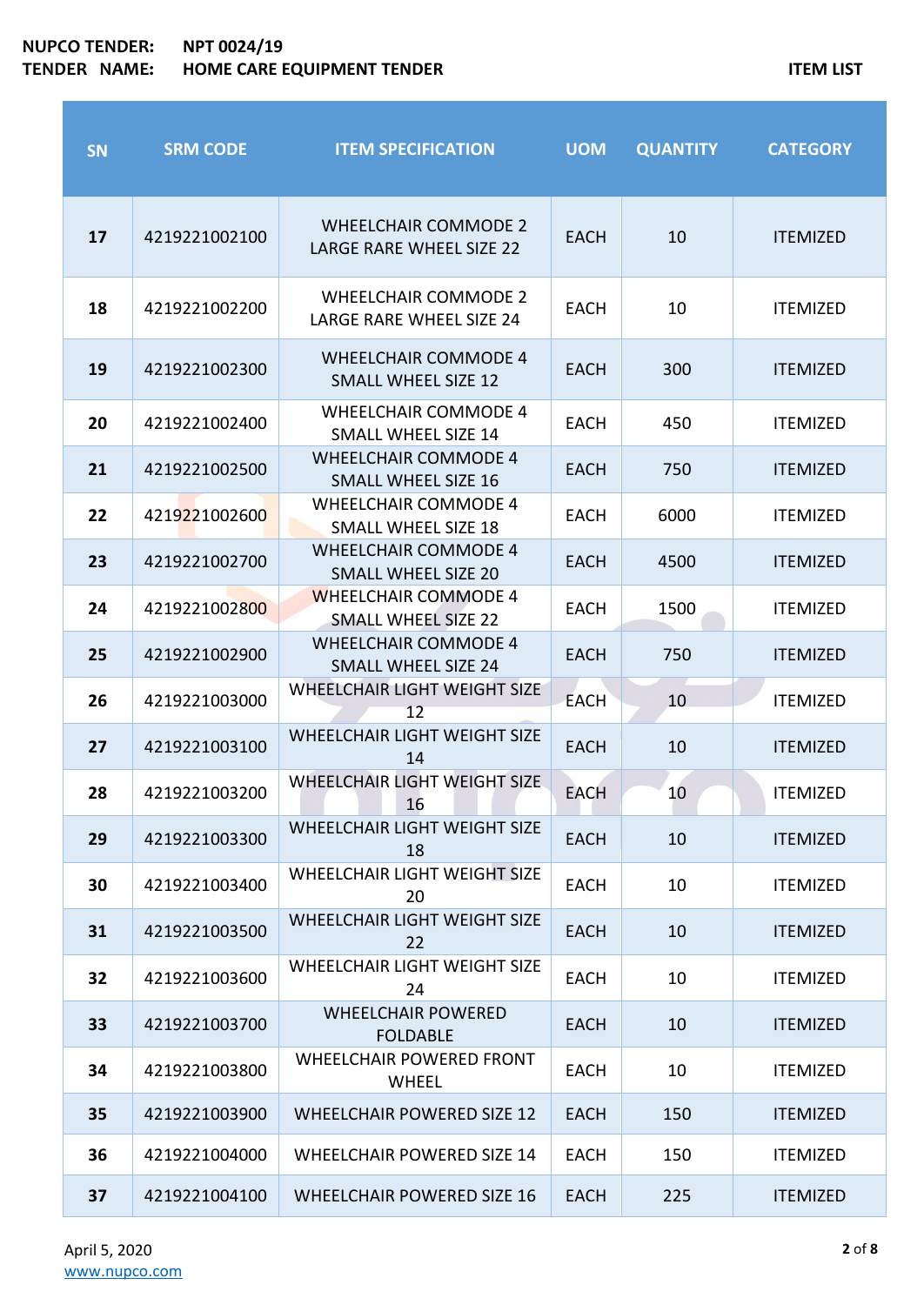$\sim$ 

| <b>SN</b> | <b>SRM CODE</b> | <b>ITEM SPECIFICATION</b>                               | <b>UOM</b>  | <b>QUANTITY</b> | <b>CATEGORY</b> |
|-----------|-----------------|---------------------------------------------------------|-------------|-----------------|-----------------|
| 38        | 4219221004200   | <b>WHEELCHAIR POWERED SIZE 18</b>                       | <b>EACH</b> | 450             | <b>ITEMIZED</b> |
| 39        | 4219221004300   | <b>WHEELCHAIR POWERED SIZE 20</b>                       | <b>EACH</b> | 750             | <b>ITEMIZED</b> |
| 40        | 4219221004400   | <b>WHEELCHAIR POWERED SIZE 22</b>                       | <b>EACH</b> | 300             | <b>ITEMIZED</b> |
| 41        | 4219221004500   | <b>WHEELCHAIR POWERED SIZE 24</b>                       | <b>EACH</b> | 150             | <b>ITEMIZED</b> |
| 42        | 4219221004600   | <b>WHEELCHAIR SEVERELY DISABLES</b><br><b>PEDIATRIC</b> | <b>EACH</b> | 10              | <b>ITEMIZED</b> |
| 43        | 4219221004700   | <b>WHEELCHAIR SEVERELY DISABLES</b><br><b>SIZE 12</b>   | <b>EACH</b> | 10              | <b>ITEMIZED</b> |
| 44        | 4219221004800   | <b>WHEELCHAIR SEVERELY DISABLES</b><br><b>SIZE 14</b>   | <b>EACH</b> | 10              | <b>ITEMIZED</b> |
| 45        | 4219221004900   | <b>WHEELCHAIR SEVERELY DISABLES</b><br><b>SIZE 16</b>   | <b>EACH</b> | 10              | <b>ITEMIZED</b> |
| 46        | 4219221005000   | <b>WHEELCHAIR SEVERELY DISABLES</b><br><b>SIZE 18</b>   | <b>EACH</b> | 10              | <b>ITEMIZED</b> |
| 47        | 4219221005100   | WHEELCHAIR SEVERELY DISABLES<br><b>SIZE 20</b>          | <b>EACH</b> | 10              | <b>ITEMIZED</b> |
| 48        | 4219221005200   | WHEELCHAIR SEVERELY DISABLES<br><b>SIZE 22</b>          | <b>EACH</b> | 10              | <b>ITEMIZED</b> |
| 49        | 4219221005300   | WHEELCHAIR SEVERELY DISABLES<br><b>SIZE 24</b>          | <b>EACH</b> | 10              | <b>ITEMIZED</b> |
| 50        | 4219221005400   | <b>WHEELCHAIR STANDARD LONG</b><br><b>BACK SIZE 12</b>  | <b>EACH</b> | 150             | <b>ITEMIZED</b> |
| 51        | 4219221005500   | <b>WHEELCHAIR STANDARD LONG</b><br><b>BACK SIZE 14</b>  | <b>EACH</b> | 225             | <b>ITEMIZED</b> |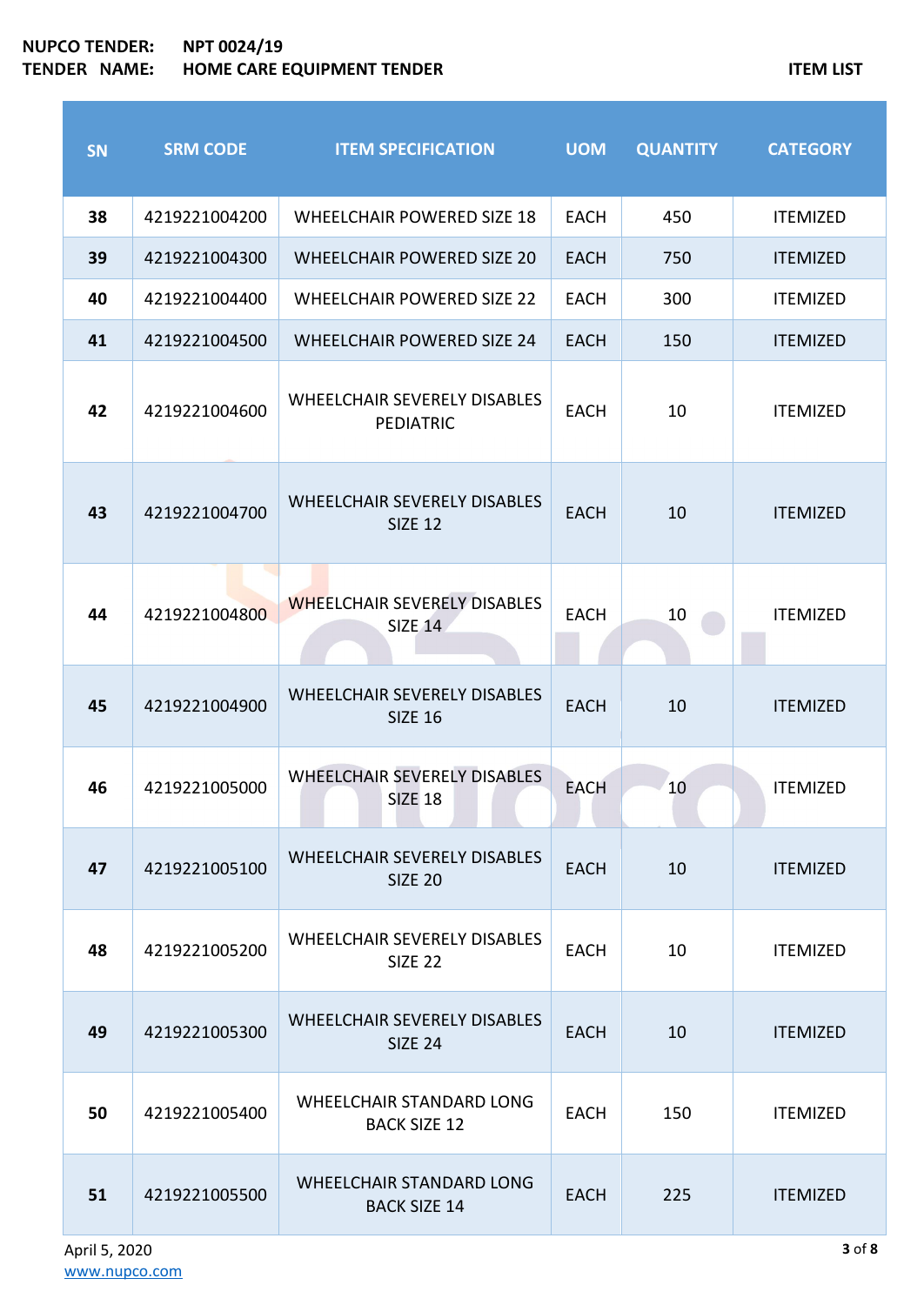П

| <b>SN</b> | <b>SRM CODE</b> | <b>ITEM SPECIFICATION</b>                                 | <b>UOM</b>  | <b>QUANTITY</b> | <b>CATEGORY</b> |
|-----------|-----------------|-----------------------------------------------------------|-------------|-----------------|-----------------|
| 52        | 4219221005600   | <b>WHEELCHAIR STANDARD LONG</b><br><b>BACK SIZE 16</b>    | <b>EACH</b> | 375             | <b>ITEMIZED</b> |
| 53        | 4219221005700   | <b>WHEELCHAIR STANDARD LONG</b><br><b>BACK SIZE 18</b>    | <b>EACH</b> | 3000            | <b>ITEMIZED</b> |
| 54        | 4219221005800   | <b>WHEELCHAIR STANDARD LONG</b><br><b>BACK SIZE 20</b>    | <b>EACH</b> | 2250            | <b>ITEMIZED</b> |
| 55        | 4219221005900   | <b>WHEELCHAIR STANDARD LONG</b><br><b>BACK SIZE 22</b>    | EACH        | 750             | <b>ITEMIZED</b> |
| 56        | 4219221006000   | <b>WHEELCHAIR STANDARD LONG</b><br><b>BACK SIZE 24</b>    | <b>EACH</b> | 375             | <b>ITEMIZED</b> |
| 57        | 4219221006100   | <b>WHEELCHAIR STANDARD SIZE 12</b>                        | <b>EACH</b> | 300             | <b>ITEMIZED</b> |
| 58        | 4219221006200   | <b>WHEELCHAIR STANDARD SIZE 14</b>                        | <b>EACH</b> | 450             | <b>ITEMIZED</b> |
| 59        | 4219221006300   | <b>WHEELCHAIR STANDARD SIZE 16</b>                        | <b>EACH</b> | 750             | <b>ITEMIZED</b> |
| 60        | 4219221006400   | <b>WHEELCHAIR STANDARD SIZE 18</b>                        | <b>EACH</b> | 6000            | <b>ITEMIZED</b> |
| 61        | 4219221006500   | <b>WHEELCHAIR STANDARD SIZE 20</b>                        | <b>EACH</b> | 4500            | <b>ITEMIZED</b> |
| 62        | 4219260200700   | <b>WHEELCHAIR STANDARD SIZE 22</b>                        | <b>EACH</b> | 1500            | <b>ITEMIZED</b> |
| 63        | 4219260200800   | <b>WHEELCHAIR STANDARD SIZE 24</b>                        | <b>EACH</b> | 750             | <b>ITEMIZED</b> |
| 64        | 4219260200900   | WHEELCHAIR TITANIUM LIGHT<br><b>WEIGHT SIZE 16</b>        | <b>EACH</b> | 10              | <b>ITEMIZED</b> |
| 65        | 4219800000000   | <b>WHEELCHAIR TITANIUM LIGHT</b><br><b>WEIGHT SIZE 18</b> | <b>EACH</b> | 10              | <b>ITEMIZED</b> |
| 66        | 4219180000200   | <b>BED ELECTRIC HOME CARE</b><br><b>PEDIATRIC</b>         | <b>EACH</b> | 1800            | <b>ITEMIZED</b> |
| 67        | 4218301100100   | <b>BED ELECTRICAL HOME CARE</b><br><b>ADULT</b>           | <b>EACH</b> | 18000           | <b>ITEMIZED</b> |
| 68        | 4218301300000   | <b>BED ELECTRICAL HOME CARE</b><br><b>BARIATRIC</b>       | <b>EACH</b> | 900             | <b>ITEMIZED</b> |
| 69        | 4214170500300   | <b>CUSHION GEL/FOAM SIZE 16</b>                           | <b>EACH</b> | 10              | <b>ITEMIZED</b> |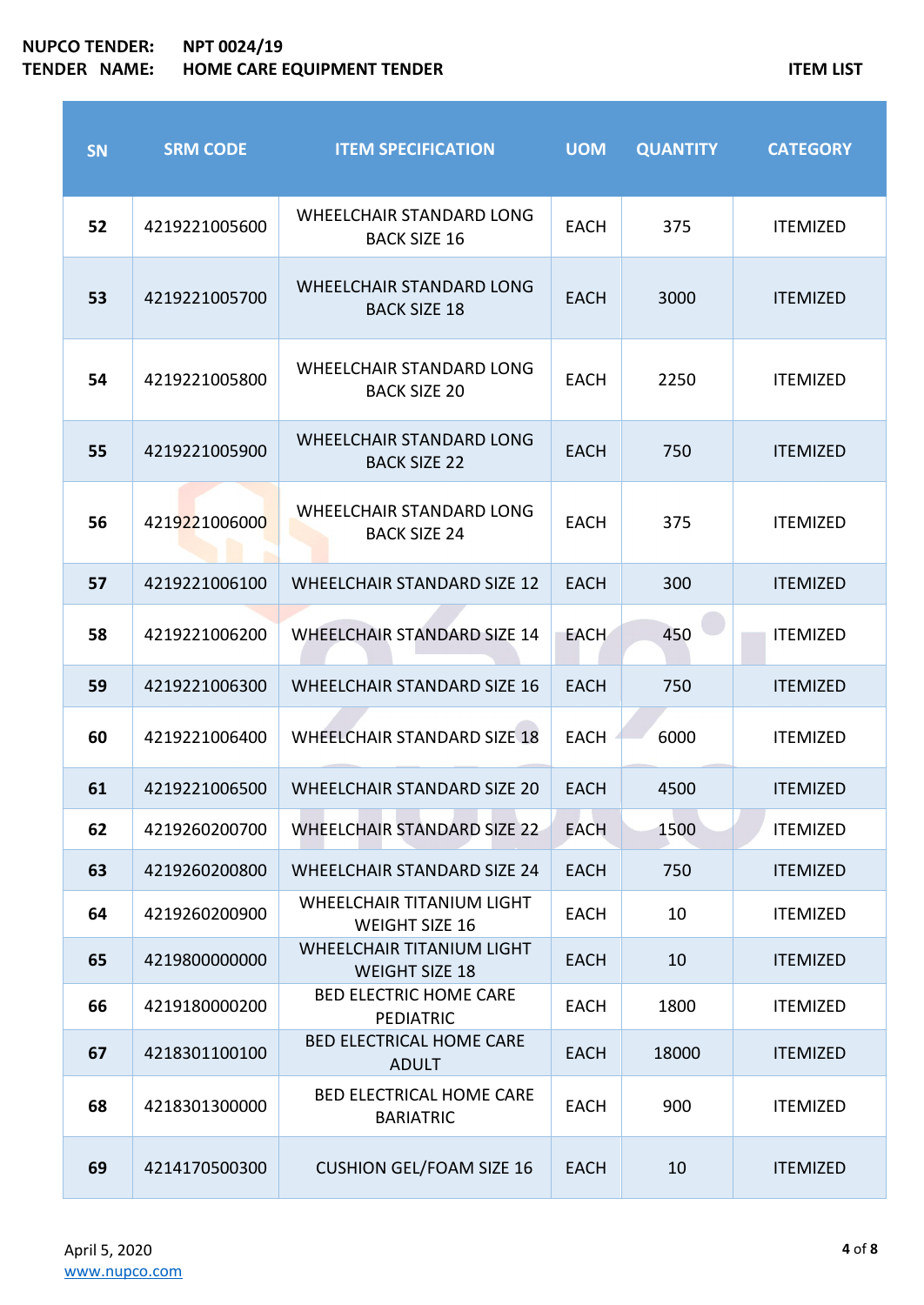**SN SRM CODE ITEM SPECIFICATION UOM QUANTITY CATEGORY** 4214170500400 CUSHION GEL/FOAM SIZE 18 EACH 10 ITEMIZED 4214170500500 CUSHION GEL/FOAM SIZE 20 EACH 10 ITEMIZED 4214170500600 CUSHION GEL/FOAM SIZE 22 EACH 10 ITEMIZED 4214170500700 CUSHION GEL/FOAM SIZE 24 EACH 10 ITEMIZED 4221161000400 CHAIR COMMODE ADULT EACH 10 ITEMIZED 4219180001500 CHAIR COMMODE BARIATRIC EACH 10 ITEMIZED 4221161000500 CHAIR COMMODE PEDIATRIC EACH 10 ITEMIZED 4219210301400 CHAIR SEATING TEACH BABY LARGE EACH 10 ITEMIZED 4219210301500 CHAIR SEATING TEACH BABY  $MEDI$  EACH 10 ITEMIZED 4219211100000 CHAIR SEATING TEACH BABY SMALL **EACH** 10 ITEMIZED 4221161000700 CHAIR BATH EXTRA LARGE EACH 10 ITEMIZED 4221190000000 CHAIR BATH LARGE EACH 10 ITEMIZED 4221190000100 CHAIR BATH MEDIUM EACH 10 ITEMIZED 4224150000700 CHAIR BATH RECLINING LARGE EACH 10 ITEMIZED 4221161000100 CHAIR BATH RECLINING MEDIUM EACH 10 ITEMIZED 4221161000200 CHAIR BATH RECLINING SMALL EACH 10 ITEMIZED 4225161700000 CHAIR BATH SMALL EACH 10 ITEMIZED 4221150600500 CANE FOLDING ADULT EACH 10 ITEMIZED 4221150600600 CRUTCHES HEAVY DUTY EACH 10 ITEMIZED 4225161700400 SEATER AIR FOR WHEELCHAIR SIZE EACH  $\begin{array}{|c|c|c|c|c|}\n\hline\n\end{array}$  FACH  $\begin{array}{|c|c|c|c|c|}\n\hline\n\end{array}$  ITEMIZED 4225181000000 SEATER AIR FOR WHEELCHAIR SIZE 18  $\begin{array}{|c|c|c|c|c|}\n \hline\n \text{SIZE 18} & \text{EACH} & \text{10} & \text{IFEMIZED} \\
\end{array}$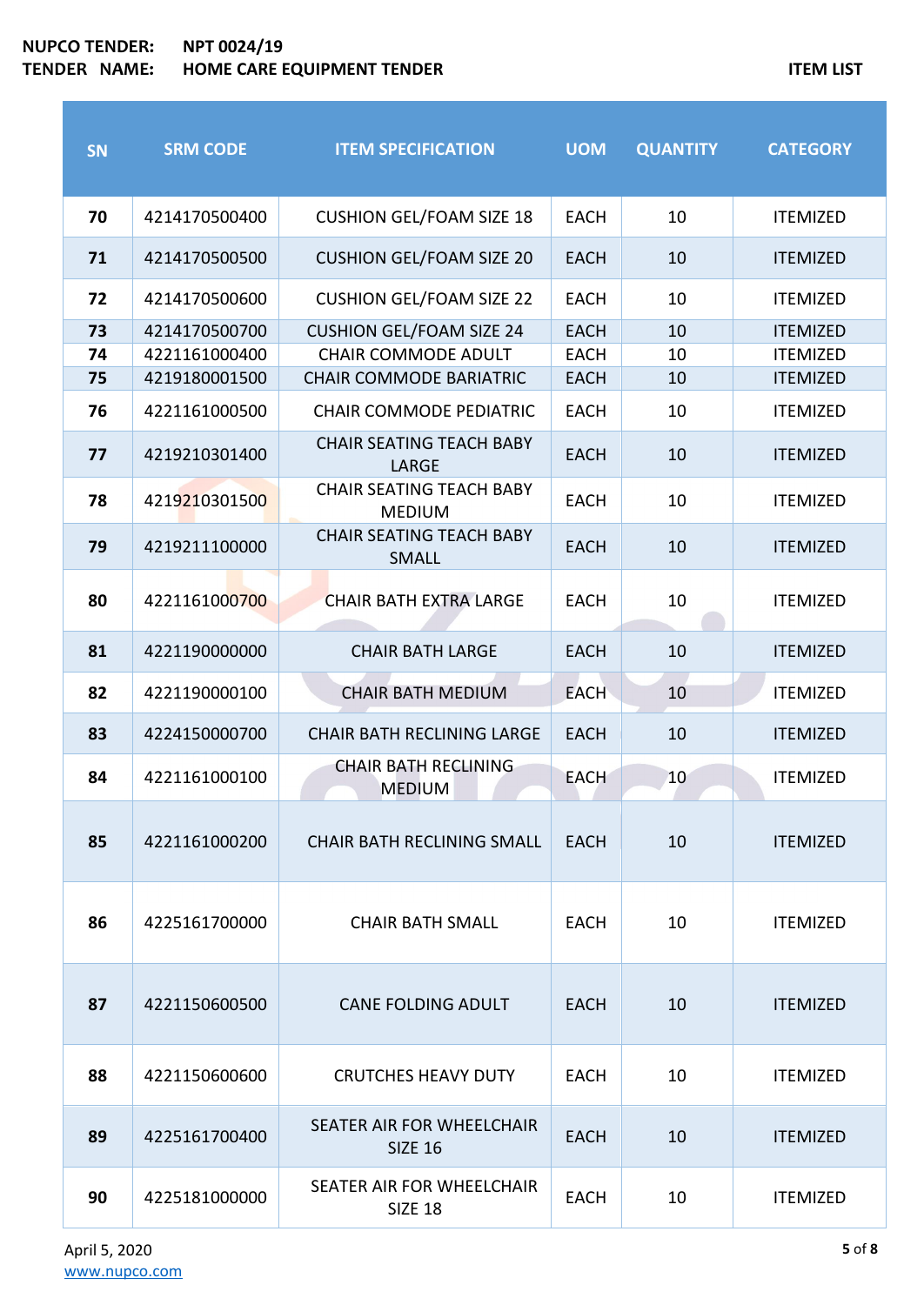# **NUPCO TENDER: NPT 0024/19 TEMP IN A METALLY REPORT TO A METALLY REPORT TO A METALLY REPORT OF A METALLY REPORT OF A METALLY REPORT OF A METALLY REPORT OF A METALLY REPORT OF A METALLY REPORT OF A METALLY REPORT OF A METALLY REPORT OF A METALLY REP**

r

| <b>SN</b> | <b>SRM CODE</b> | <b>ITEM SPECIFICATION</b>                                | <b>UOM</b>  | <b>QUANTITY</b> | <b>CATEGORY</b> |
|-----------|-----------------|----------------------------------------------------------|-------------|-----------------|-----------------|
| 91        | 4225181000100   | <b>SEATER BABY LARGE</b>                                 | <b>EACH</b> | 10              | <b>ITEMIZED</b> |
| 92        | 4225181000200   | SEATER BABY MEDIUM                                       | <b>EACH</b> | 10              | <b>ITEMIZED</b> |
| 93        | 4225181000300   | <b>SEATER BABY SMALL</b>                                 | <b>EACH</b> | 10              | <b>ITEMIZED</b> |
| 94        | 4227160200500   | <b>TABLE STANDING BABY LARGE</b>                         | <b>EACH</b> | 10              | <b>ITEMIZED</b> |
| 95        | 4227170200200   | <b>TABLE STANDING BABY MEDIUM</b>                        | <b>EACH</b> | 10              | <b>ITEMIZED</b> |
| 96        | 4227170200300   | <b>TABLE STANDING BABY SMALL</b>                         | <b>EACH</b> | 10              | <b>ITEMIZED</b> |
| 97        | 4227170200400   | <b>TABLE WALK SUPPORT BABY</b>                           | <b>EACH</b> | 10              | <b>ITEMIZED</b> |
| 98        | 4219180003000   | <b>WALKER PATIENT BARIATRIC</b>                          | <b>EACH</b> | 10              | <b>ITEMIZED</b> |
| 99        | 4221150600800   | <b>WALKER PEDIATRIC 2 LEVELS</b><br>CHEST SIZE 11        | <b>EACH</b> | 10              | <b>ITEMIZED</b> |
| 100       | 4221160600200   | <b>WALKER PEDIATRIC 2 LEVELS</b><br><b>CHEST SIZE 13</b> | <b>EACH</b> | 10              | <b>ITEMIZED</b> |
| 101       | 4221150600700   | <b>WALKER PEDIATRIC 2 LEVELS</b><br>CHECT SIZE 16        | <b>EACH</b> | 10              | <b>ITEMIZED</b> |
| 102       | 4221160600300   | <b>WALKER REVERSE LARGE</b>                              | <b>EACH</b> | 10              | <b>ITEMIZED</b> |
| 103       | 4221160600400   | <b>WALKER REVERSE MEDIUM</b>                             | <b>EACH</b> | 10              | <b>ITEMIZED</b> |
| 104       | 4221161000300   | <b>WALKER REVERSE SMALL</b>                              | <b>EACH</b> | 10              | <b>ITEMIZED</b> |
| 105       | 4227170200100   | <b>CONCENTRATOR OXYGEN</b><br><b>ADULT 5L</b>            | <b>EACH</b> | 12000           | <b>ITEMIZED</b> |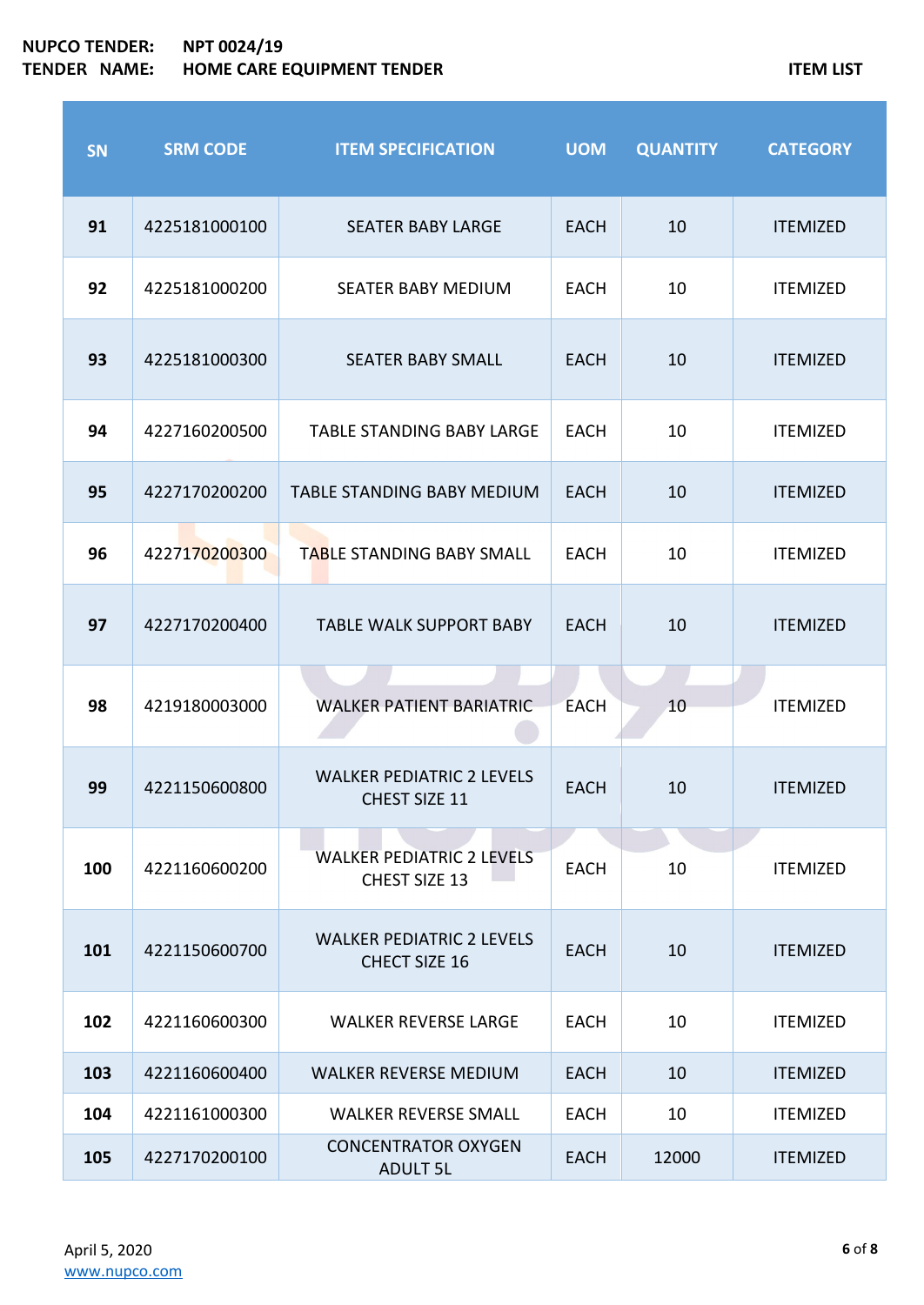| <b>SN</b> | <b>SRM CODE</b> | <b>ITEM SPECIFICATION</b>                                | <b>UOM</b>  | <b>QUANTITY</b> | <b>CATEGORY</b> |
|-----------|-----------------|----------------------------------------------------------|-------------|-----------------|-----------------|
| 106       | 4227170200000   | <b>CONCENTRATOR OXYGEN</b><br><b>PEDIATRIC</b>           | <b>EACH</b> | 10              | <b>ITEMIZED</b> |
| 107       | 4227170200600   | <b>CONCENTRATOR OXYGEN</b><br>PORTABLE BATTERY OPERATED  | <b>EACH</b> | 750             | <b>ITEMIZED</b> |
| 108       | 4227171300000   | <b>GENERATOR OXYGEN BATTERY</b><br>10L                   | <b>EACH</b> | 10              | <b>ITEMIZED</b> |
| 109       | 4227220600300   | <b>GENERATOR OXYGEN BATTERY</b><br>3L                    | <b>EACH</b> | 10              | <b>ITEMIZED</b> |
| 110       | 4227250300600   | <b>GENERATOR OXYGEN BATTERY</b><br>5L                    | <b>EACH</b> | 10              | <b>ITEMIZED</b> |
| 111       | 4228000045500   | <b>GENERATOR OXYGEN BATTERY</b><br>8L                    | <b>EACH</b> | 10              | <b>ITEMIZED</b> |
| 112       | 4214000058100   | <b>REGULATOR OXYGEN WITH</b><br><b>TUBE &amp; HOLDER</b> | <b>EACH</b> | 10              | <b>ITEMIZED</b> |
| 113       | 4227220801000   | <b>VENTILATOR BIPAP AUTO HOME</b><br><b>CARE</b>         | <b>EACH</b> | 150             | <b>ITEMIZED</b> |
| 114       | 4227170200700   | <b>CONCENTRATOR OXYGEN ADULT</b><br>10L                  | <b>EACH</b> | 150             | <b>ITEMIZED</b> |
| 115       | 4227220801100   | <b>VENTILATOR CPAP AUTO HOME</b><br><b>CARE</b>          | <b>EACH</b> | 2688            | <b>ITEMIZED</b> |
| 116       | 4227220802100   | <b>VENTILATOR BIPAP</b><br>SPONTANEOUS HOME CARE         | <b>EACH</b> | 1650            | <b>ITEMIZED</b> |
| 117       | 4227220802200   | <b>VENTILATOR BIPAP ST HOME</b><br><b>CARE</b>           | <b>EACH</b> | 450             | <b>ITEMIZED</b> |
| 118       | 4229420011400   | <b>BANDAGE INSTRUMENT</b>                                | <b>EACH</b> | 10              | <b>ITEMIZED</b> |
| 119       | 4218270500000   | <b>BODY COMPOSITION MOBILE</b>                           | <b>EACH</b> | 10              | <b>ITEMIZED</b> |
| 120       | 4220151100000   | <b>CASE MEDICATION</b>                                   | <b>EACH</b> | 10              | <b>ITEMIZED</b> |
| 121       | 4217000001700   | <b>OXIMETER PULSE FINGER TIP</b>                         | <b>EACH</b> | 15000           | <b>ITEMIZED</b> |
| 122       | 4214000014300   | SPHYGMOMANOMETER HOME<br><b>CARE DIGITAL</b>             | <b>EACH</b> | 30150           | <b>ITEMIZED</b> |